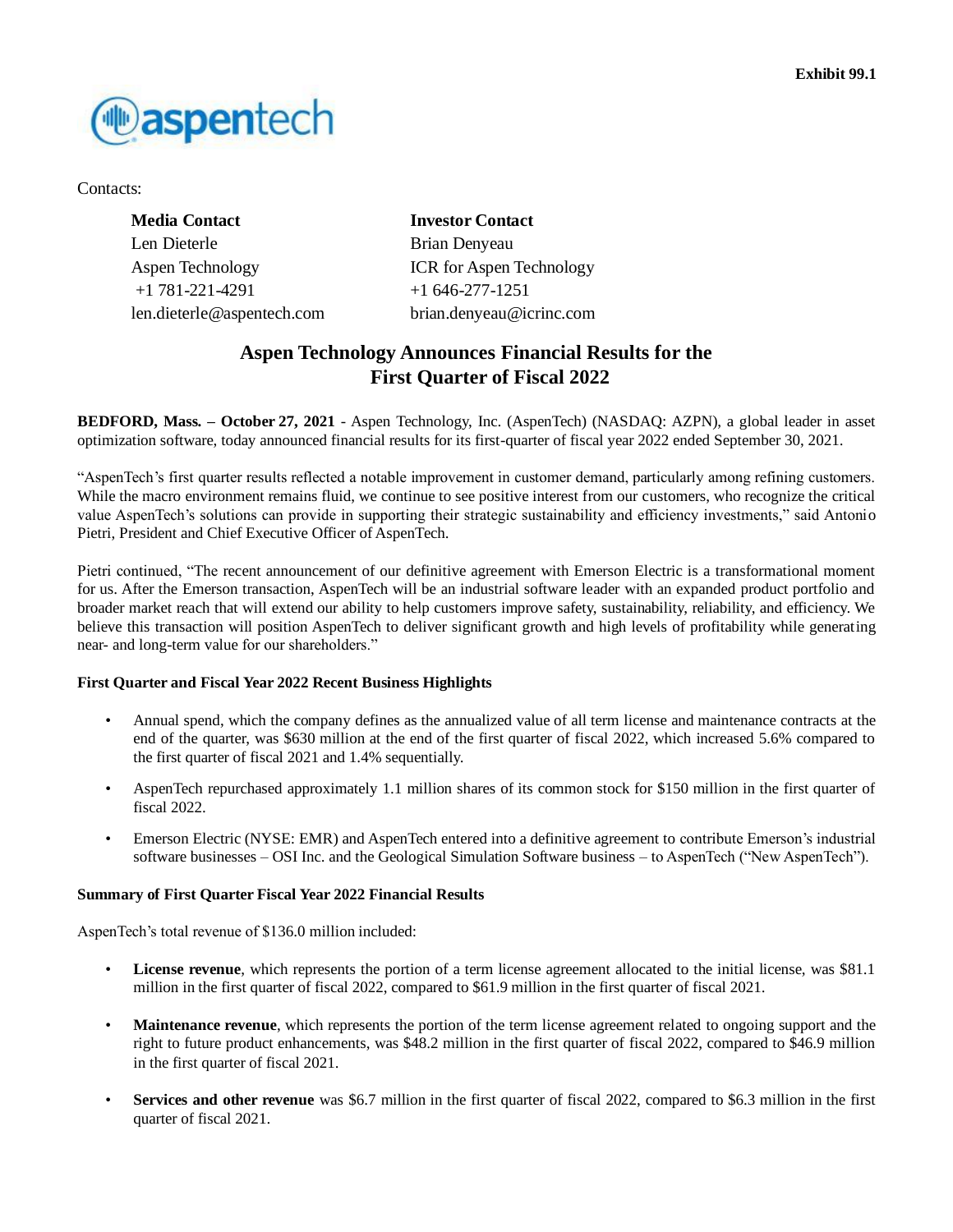For the quarter ended September 30, 2021, AspenTech reported income from operations of \$39.9 million, compared to income from operations of \$34.2 million in the first quarter of fiscal 2021.

Net income was \$39.4 million for the quarter ended September 30, 2021, leading to net income per share of \$0.58, compared to net income per share of \$0.48 in the same period last fiscal year.

Non-GAAP income from operations was \$55.4 million for the first quarter of fiscal 2022, compared to non-GAAP income from operations of \$42.7 million in the same period last fiscal year. Non-GAAP net income was \$51.6 million, or \$0.77 per share, for the first quarter of fiscal 2022, compared to non-GAAP net income of \$39.5 million, or \$0.58 per share, in the same period last fiscal year. These non-GAAP results add back the impact of stock-based compensation expense, amortization of intangibles and acquisition-related fees. A reconciliation of GAAP to non-GAAP results is presented in the financial tables included in this press release.

AspenTech had cash and cash equivalents of \$248.0 million and total borrowings, net of debt issuance costs, of \$289.4 million at September 30, 2021.

During the first quarter, the company generated \$32.7 million in cash flow from operations and \$33.0 million in free cash flow. Free cash flow is calculated as net cash provided by operating activities adjusted for the net impact of: purchases of property, equipment and leasehold improvements; payments for capitalized computer software development costs, and other nonrecurring items, such as acquisition-related payments.

### **Business Outlook**

Based on information as of today, October 27, 2021, AspenTech is issuing the following guidance for fiscal year 2022:

- Annual spend growth of 5-7% year-over-year
- Free cash flow of \$275 to \$285 million
- Total bookings of \$766 to \$819 million
- Total revenue of \$702 to \$737 million
- GAAP total expense of \$389 to \$394 million
- Non-GAAP total expense of \$341 to \$346 million
- GAAP operating income of \$313 to \$343 million
- Non-GAAP operating income of \$361 to \$391 million
- GAAP net income of \$285 to \$311 million
- Non-GAAP net income of \$323 to \$349 million
- GAAP net income per share of \$4.19 to \$4.57
- Non-GAAP net income per share of \$4.75 to \$5.13

The above guidance does not give effect to the proposed transaction with Emerson Electric, which, if completed, is expected to close during fiscal 2022. These statements are forward-looking and actual results may differ materially. Refer to the Forward-Looking Statements safe harbor below for information on the factors that could cause AspenTech's actual results to differ materially from these forward-looking statements.

#### **Use of Non-GAAP Financial Measures**

This press release contains "non-GAAP financial measures" under the rules of the U.S. Securities and Exchange Commission. Non-GAAP financial measures are not based on a comprehensive set of accounting rules or principles. This non-GAAP information supplements, and is not intended to represent a measure of performance in accordance with, disclosures required by generally accepted accounting principles, or GAAP. Non-GAAP financial measures should be considered in addition to, not as a substitute for or superior to, financial measures determined in accordance with GAAP. A reconciliation of GAAP to non-GAAP results is included in the financial tables included in this press release.

Management considers both GAAP and non-GAAP financial results in managing AspenTech's business. As the result of adoption of new licensing models, management believes that a number of AspenTech's performance indicators based on GAAP, including revenue, gross profit, operating income and net income, should be viewed in conjunction with certain non-GAAP and other business measures in assessing AspenTech's performance, growth and financial condition. Accordingly, management utilizes a number of non-GAAP and other business metrics, including the non-GAAP metrics set forth in this press release, to track AspenTech's business performance. None of these non-GAAP metrics should be considered as an alternative to any measure of financial performance calculated in accordance with GAAP.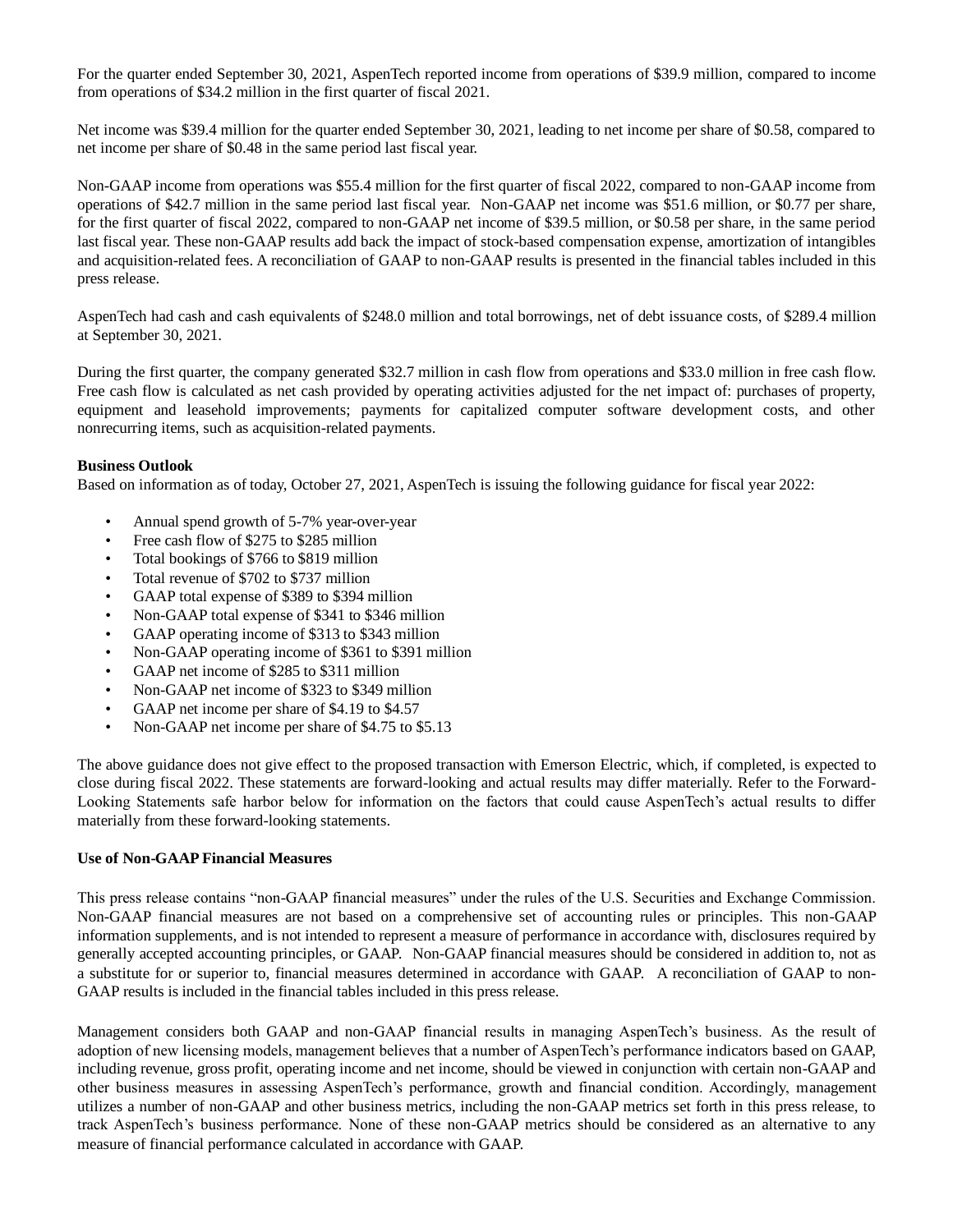### **Conference Call and Webcast**

AspenTech will host a conference call and webcast today, October 27, 2021, at 4:30 p.m. (Eastern Time), to discuss the company's financial results for the first-quarter fiscal year 2022 as well as the company's business outlook. The live dial-in number is (866) 471-3828 or (678) 509-7573, conference ID code 6994407. Interested parties may also listen to a live webcast of the call by logging on to the Investor Relations section of AspenTech's website, http://ir.aspentech.com/events-andpresentations, and clicking on the "webcast" link. A replay of the call will be archived on AspenTech's website and will also be available via telephone at (855) 859-2056 or (404) 537-3406, conference ID code 6994407, through November 3, 2021.

### **About AspenTech**

AspenTech is a global leader in asset optimization software. Its solutions address complex, industrial environments where it is critical to optimize the asset design, operation and maintenance lifecycle. AspenTech uniquely combines decades of process modelling expertise with artificial intelligence. Its purpose-built software platform automates knowledge work and builds sustainable competitive advantage by delivering high returns over the entire asset lifecycle. As a result, companies in capitalintensive industries can maximize uptime and push the limits of performance, running their assets safer, greener, longer and faster. Visit AspenTech.com to find out more.

© 2021 Aspen Technology, Inc. AspenTech, aspenONE, and the Aspen leaf logo are trademarks of Aspen Technology, Inc. All rights reserved. All other trademarks are property of their respective owners.

### **Forward-Looking Statements**

The third paragraph of this press release as well as the Business Outlook section contain forward-looking statements for purposes of the safe harbor provisions of the Private Securities Litigation Reform Act of 1995. Forward-looking statements are based upon current plans, estimates and expectations that are subject to risks, uncertainties and assumptions. Should one or more of these risks or uncertainties materialize, or should underlying assumptions prove incorrect, actual results may vary materially from those indicated or anticipated by such forward-looking statements. We can give no assurance that such plans, estimates or expectations will be achieved and therefore, actual results may differ materially from any plans, estimates or expectations in such forward-looking statements.

Actual results may vary significantly from AspenTech's expectations based on a number of risks and uncertainties, including, without limitation: delays or reductions in demand for AspenTech solutions due to the COVID-19 pandemic; AspenTech's failure to increase usage and product adoption of aspenONE offerings or grow the aspenONE APM business, and failure to continue to provide innovative, market-leading solutions; declines in the demand for, or usage of, aspenONE software for any reason, including declines due to adverse changes in the process or other capital-intensive industries and materially reduced industry spending budgets due to the drop in demand for oil due to the COVID-19 pandemic; unfavorable economic and market conditions or a lessening demand in the market for asset process optimization software, including materially reduced industry spending budgets due to the significant drop in oil prices arising from drop in demand due to the COVID-19 pandemic; risks of foreign operations or transacting business with customers outside the United States; risks of competition; and other risk factors described from time to time in AspenTech's periodic reports filed with the Securities and Exchange Commission.

The third paragraph of this press release also contains forward-looking statements regarding the pending transaction with Emerson, including: statements regarding the expected timing and structure of the transaction; the ability of the parties to complete the transaction considering the various closing conditions; the expected benefits of the transaction, such as improved operations, enhanced revenues and cash flow, synergies, growth potential, market profile, business plans, expanded portfolio and financial strength; the competitive ability and position of New AspenTech following completion of the transaction; legal, economic and regulatory conditions; and any assumptions underlying any of the foregoing.

Important factors that could cause actual results to differ materially from AspenTech's plans, estimates or expectations regarding the transaction include, among others: (1) that one or more closing conditions to the transaction, including certain regulatory approvals, may not be satisfied or waived, on a timely basis or otherwise, including that a governmental entity may prohibit, delay or refuse to grant approval for the consummation of the transaction, may require conditions, limitations or restrictions in connection with such approvals or that the required approval by AspenTech's stockholders may not be obtained; (2) the risk that the transaction may not be completed in the time frame expected by AspenTech or Emerson, or at all; (3) unexpected costs, charges or expenses resulting from the transaction; (4) uncertainty of the expected financial performance of New AspenTech following completion of the transaction; (5) failure to realize the anticipated benefits of the transaction, including as a result of delay in completing the transaction or integrating the industrial software business of Emerson with AspenTech's business; (6) the ability of New AspenTech to implement its business strategy; (7) difficulties and delays in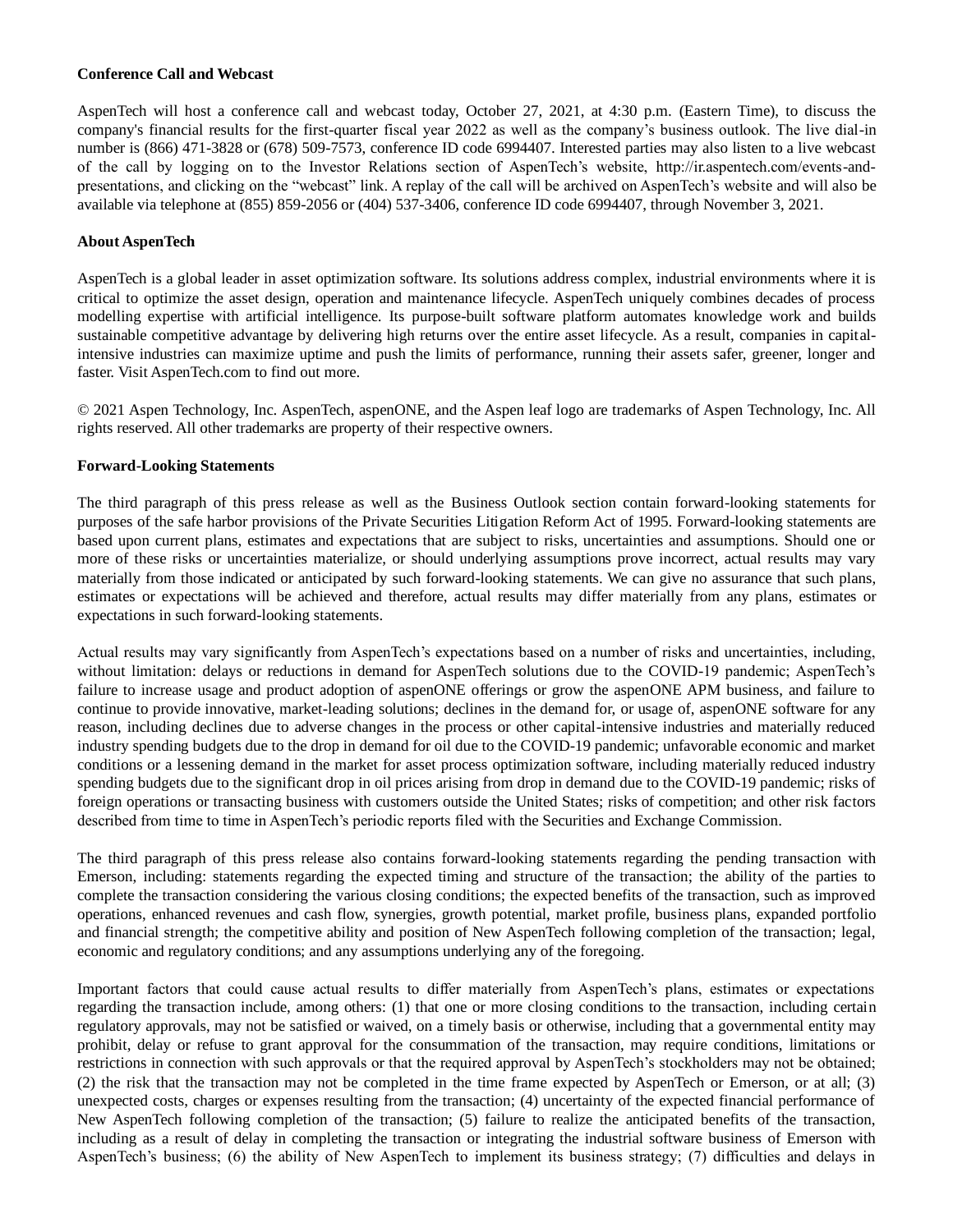achieving revenue and cost synergies of New AspenTech; (8) inability to retain and hire key personnel; (9) the occurrence of any event that could give rise to termination of the transaction; (10) potential litigation in connection with the transaction or other settlements or investigations that may affect the timing or occurrence of the transaction or result in significant costs of defense, indemnification and liability; (11) AspenTech's ability and the ability of Emerson and New AspenTech to successfully recover from a disaster or other business continuity problem due to a hurricane, flood, earthquake, terrorist attack, war, pandemic, security breach, cyber-attack, power loss, telecommunications failure or other natural or man-made event, including the ability to function remotely during long-term disruptions such as the COVID-19 pandemic; (12) potential adverse reactions or changes to business relationships resulting from the announcement or completion of the transaction; (13) the risk that disruptions from the transaction will harm Emerson's and AspenTech's business, including current plans and operations; (14) certain restrictions during the pendency of the transaction that may impact Emerson's or AspenTech's ability to pursue certain business opportunities or strategic transactions; (15) AspenTech's, Emerson's and New AspenTech's ability to meet expectations regarding the accounting and tax treatments of the transaction; and (16) other risk factors as detailed from time to time in Emerson's and AspenTech's reports filed with the SEC, including Emerson's and AspenTech's annual report on Form 10-K, periodic quarterly reports on Form 10-Q, periodic current reports on Form 8-K and other documents filed with the SEC. While the list of factors presented here is considered representative, no such list should be considered to be a complete statement of all potential risks and uncertainties. Unlisted factors may present significant additional obstacles to the realization of forward-looking statements.

AspenTech cannot guarantee any future results, levels of activity, performance, or achievements. AspenTech expressly disclaims any obligation to update forward-looking statements after the date of this press release.

© 2021 Aspen Technology, Inc. AspenTech, aspenONE, asset optimization and the Aspen leaf logo are trademarks of Aspen Technology, Inc. All rights reserved. All other trademarks are property of their respective owners.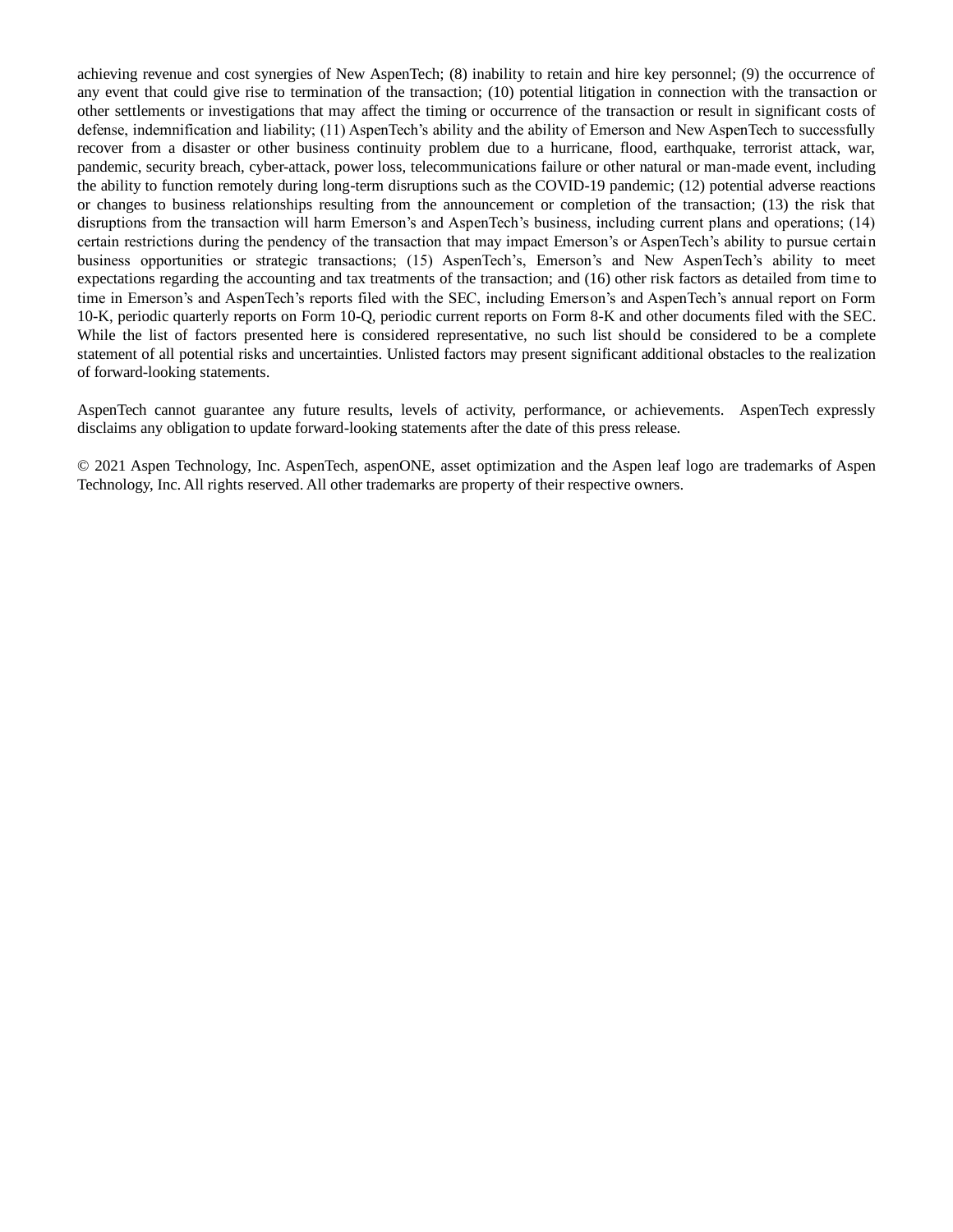#### **ASPEN TECHNOLOGY, INC. AND SUBSIDIARIES CONSOLIDATED STATEMENTS OF OPERATIONS** (Unaudited in Thousands, Except per Share Data)

|                                      | <b>Three Months Ended</b><br>September 30, |      |          |  |
|--------------------------------------|--------------------------------------------|------|----------|--|
|                                      | 2021                                       |      | 2020     |  |
| <b>Revenue:</b>                      |                                            |      |          |  |
| License                              | \$<br>81,104                               | \$   | 61,859   |  |
| Maintenance                          | 48,213                                     |      | 46,858   |  |
| Services and other                   | 6,703                                      |      | 6,254    |  |
| Total revenue                        | 136,020                                    |      | 114,971  |  |
| Cost of revenue:                     |                                            |      |          |  |
| License                              | 2,462                                      |      | 2,136    |  |
| Maintenance                          | 4,562                                      |      | 4,764    |  |
| Services and other                   | 7,859                                      |      | 8,566    |  |
| Total cost of revenue                | 14,883                                     |      | 15,466   |  |
| Gross profit                         | 121,137                                    |      | 99,505   |  |
| <b>Operating expenses:</b>           |                                            |      |          |  |
| Selling and marketing                | 29,481                                     |      | 25,172   |  |
| Research and development             | 26,857                                     |      | 22,530   |  |
| General and administrative           | 24,921                                     |      | 17,633   |  |
| Total operating expenses             | 81,259                                     |      | 65,335   |  |
| Income from operations               | 39,878                                     |      | 34,170   |  |
| Interest income                      | 8,664                                      |      | 8,669    |  |
| Interest (expense)                   | (1, 536)                                   |      | (2,095)  |  |
| Other (expense), net                 | (872)                                      |      | (1, 469) |  |
| Income before income taxes           | 46,134                                     |      | 39,275   |  |
| Provision for income taxes           | 6,735                                      |      | 6,564    |  |
| Net income                           | \$<br>39,399                               | $\$$ | 32,711   |  |
| Net income per common share:         |                                            |      |          |  |
| <b>Basic</b>                         | \$<br>0.59                                 | \$   | 0.48     |  |
| Diluted                              | \$<br>0.58                                 | \$   | 0.48     |  |
| Weighted average shares outstanding: |                                            |      |          |  |
| Basic                                | 67,001                                     |      | 67,729   |  |
| Diluted                              | 67,412                                     |      | 68,299   |  |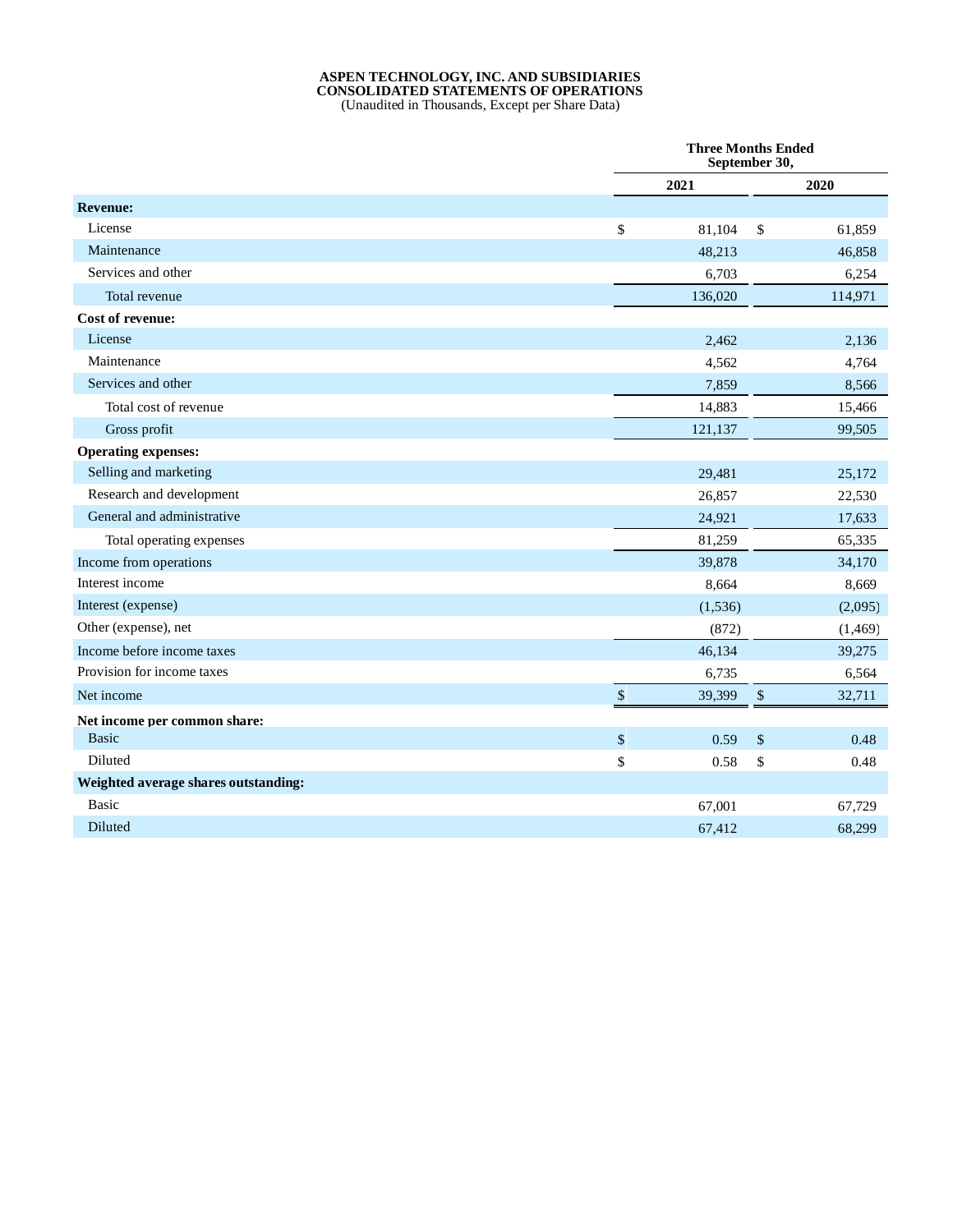#### **ASPEN TECHNOLOGY, INC. AND SUBSIDIARIES CONSOLIDATED BALANCE SHEETS** (Unaudited in Thousands, Except Share and Per Share Data)

**September 30, 2021 June 30, 2021 ASSETS** Current assets: Cash and cash equivalents  $\frac{1}{2}$  247,965 \$ 379,853 Accounts receivable, net 38,631 52,502 Current contract assets, net 308,607 Prepaid expenses and other current assets 15,044 12,716 Prepaid income taxes 2,474 14,639 Total current assets  $610,122$   $768,317$ Property, equipment and leasehold improvements, net 5,140 5,610 5,610 Computer software development costs, net 1,256 1,461 Goodwill 157,241 159,852 Intangible assets, net 41,742 44,327 Non-current contract assets, net 407,180 Contract costs 29,312 29,056 Operating lease right-of-use assets 32,539 32,539 Deferred tax assets 2,074 2,121 Other non-current assets 3,537 3,537 Total assets  $\frac{1}{320,174}$   $\frac{1}{320,174}$   $\frac{1}{320,174}$   $\frac{1}{320,174}$   $\frac{1}{320,174}$   $\frac{1}{320,174}$   $\frac{1}{320,174}$   $\frac{1}{320,174}$   $\frac{1}{320,174}$   $\frac{1}{320,174}$   $\frac{1}{320,174}$   $\frac{1}{320,174}$   $\frac{1}{320,174}$ 

| LIABILITIES AND STOCKHOLDERS' EQUITY |  |
|--------------------------------------|--|
|                                      |  |

| Current liabilities:                                                                                                                                                                                                                                     |      |             |              |             |
|----------------------------------------------------------------------------------------------------------------------------------------------------------------------------------------------------------------------------------------------------------|------|-------------|--------------|-------------|
| Accounts payable                                                                                                                                                                                                                                         | \$   | 4,087       | \$           | 4,367       |
| Accrued expenses and other current liabilities                                                                                                                                                                                                           |      | 44,477      |              | 50,575      |
| Current operating lease liabilities                                                                                                                                                                                                                      |      | 7,281       |              | 6,751       |
| Income taxes payable                                                                                                                                                                                                                                     |      | 48.304      |              | 3,444       |
| Current borrowings                                                                                                                                                                                                                                       |      | 22,000      |              | 20,000      |
| Current deferred revenue                                                                                                                                                                                                                                 |      | 53.841      |              | 56,393      |
| Total current liabilities                                                                                                                                                                                                                                |      | 179,990     |              | 141,530     |
| Non-current deferred revenue                                                                                                                                                                                                                             |      | 8,471       |              | 11,732      |
| Deferred tax liabilities                                                                                                                                                                                                                                 |      | 139,931     |              | 193,360     |
| Non-current operating lease liabilities                                                                                                                                                                                                                  |      | 28,474      |              | 29,699      |
| Non-current borrowings, net                                                                                                                                                                                                                              |      | 267,365     |              | 273,162     |
| Other non-current liabilities                                                                                                                                                                                                                            |      | 3,697       |              | 3.760       |
| Commitments and contingencies (Note 16)                                                                                                                                                                                                                  |      |             |              |             |
| Series D redeemable convertible preferred stock, \$0.10 par value—<br>Authorized—3,636 shares as of September 30, 2021 and June 30, 2021<br>Issued and outstanding—none as of September 30, 2021 and June 30, 2021                                       |      |             |              |             |
| Stockholders' equity:                                                                                                                                                                                                                                    |      |             |              |             |
| Common stock, \$0.10 par value—Authorized—210,000,000 shares<br>Issued—104,639,940 shares at September 30, 2021 and 104,543,414 shares at June 30, 2021<br>Outstanding—66,942,492 shares at September 30, 2021 and 67,912,160 shares at June 30,<br>2021 |      | 10,465      |              | 10,455      |
|                                                                                                                                                                                                                                                          |      | 825,780     |              | 819,642     |
| Additional paid-in capital                                                                                                                                                                                                                               |      |             |              |             |
| Retained earnings                                                                                                                                                                                                                                        |      | 1,817,532   |              | 1,778,133   |
| Accumulated other comprehensive income<br>Treasury stock, at cost—37,697,448 shares of common stock at September 30, 2021 and                                                                                                                            |      | 4,968       |              | 9,026       |
| 36,631,254 shares at June 30, 2021                                                                                                                                                                                                                       |      | (1,966,499) |              | (1,816,499) |
| Total stockholders' equity                                                                                                                                                                                                                               |      | 692,246     |              | 800,757     |
| Total liabilities and stockholders' equity                                                                                                                                                                                                               | $\$$ | 1,320,174   | $\mathbb{S}$ | 1,454,000   |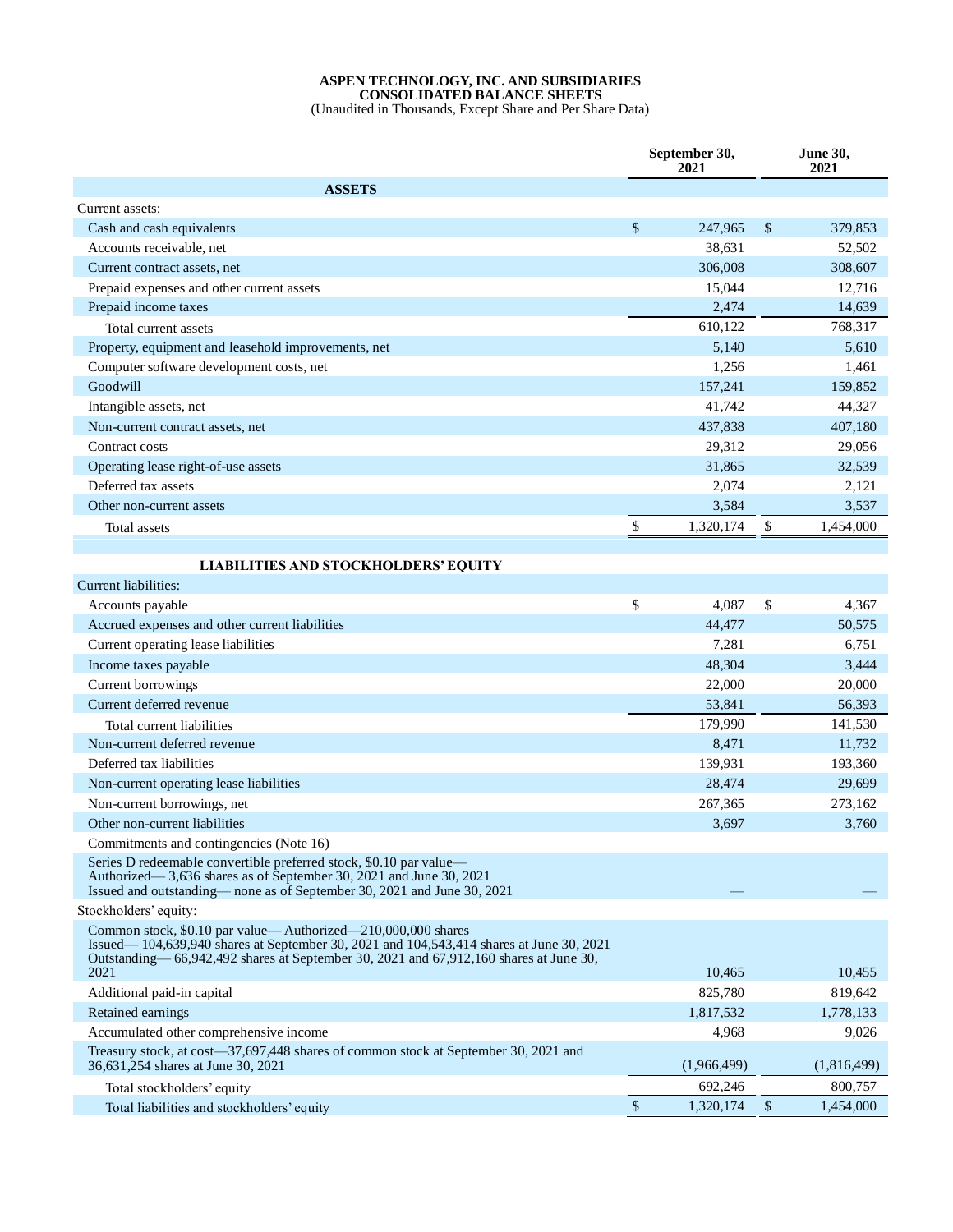#### **ASPEN TECHNOLOGY, INC. AND SUBSIDIARIES CONSOLIDATED STATEMENTS OF CASH FLOWS** (Unaudited in Thousands)

|                                                                                                                            | <b>Three Months Ended</b><br>September 30, |            |    |          |
|----------------------------------------------------------------------------------------------------------------------------|--------------------------------------------|------------|----|----------|
|                                                                                                                            |                                            | 2021       |    | 2020     |
| <b>Cash flows from operating activities:</b>                                                                               |                                            |            |    |          |
| Net income                                                                                                                 | \$                                         | 39,399     | \$ | 32,711   |
| Adjustments to reconcile net income to net cash provided by operating activities:                                          |                                            |            |    |          |
| Depreciation and amortization                                                                                              |                                            | 2,783      |    | 2,334    |
| Reduction in the carrying amount of right-of-use assets                                                                    |                                            | 2,466      |    | 2,365    |
| Net foreign currency losses                                                                                                |                                            | 751        |    | 1,463    |
| Stock-based compensation                                                                                                   |                                            | 10,090     |    | 6,268    |
| Deferred income taxes                                                                                                      |                                            | (53, 352)  |    | 41       |
| Provision for bad debts                                                                                                    |                                            | 1,082      |    | 3,120    |
| Other non-cash operating activities                                                                                        |                                            | 331        |    | 202      |
| <b>Changes in assets and liabilities:</b>                                                                                  |                                            |            |    |          |
| Accounts receivable                                                                                                        |                                            | 12,190     |    | 2,243    |
| Contract assets, net                                                                                                       |                                            | (29, 554)  |    | (7, 366) |
| Contract costs                                                                                                             |                                            | (256)      |    | 284      |
| Lease liabilities                                                                                                          |                                            | (2,561)    |    | (2,663)  |
| Prepaid expenses, prepaid income taxes, and other assets                                                                   |                                            | 9,790      |    | (1,900)  |
| Accounts payable, accrued expenses, income taxes payable and other liabilities                                             |                                            | 44,386     |    | (5,505)  |
| Deferred revenue                                                                                                           |                                            | (4,858)    |    | 2,854    |
| Net cash provided by operating activities                                                                                  |                                            | 32,687     |    | 36,451   |
| Cash flows from investing activities:                                                                                      |                                            |            |    |          |
| Purchases of property, equipment and leasehold improvements                                                                |                                            | (253)      |    | (177)    |
| Payments for equity method investments                                                                                     |                                            | (350)      |    | (334)    |
| Payments for capitalized computer software development costs                                                               |                                            | (178)      |    | (806)    |
| Net cash used in investing activities                                                                                      |                                            | (781)      |    | (1,317)  |
| <b>Cash flows from financing activities:</b>                                                                               |                                            |            |    |          |
| Issuance of shares of common stock                                                                                         |                                            | 1,391      |    | 268      |
| Repurchases of common stock                                                                                                |                                            | (154, 353) |    |          |
| Payments of tax withholding obligations related to restricted stock                                                        |                                            | (6,053)    |    | (1,828)  |
| Deferred business acquisition payments                                                                                     |                                            | (10)       |    |          |
| Repayments of amounts borrowed                                                                                             |                                            | (4,000)    |    | (4,000)  |
| Net cash used in financing activities                                                                                      |                                            | (163,025)  |    | (5,560)  |
| Effect of exchange rate changes on cash and cash equivalents                                                               |                                            | (558)      |    | 228      |
| (Decrease) Increase in cash and cash equivalents                                                                           |                                            | (131, 677) |    | 29,802   |
| Cash and cash equivalents, beginning of period                                                                             |                                            | 379,853    |    | 287,796  |
| Cash, cash equivalents, and restricted cash, end of period                                                                 | $\boldsymbol{\mathsf{S}}$                  | 248,176    | \$ | 317,598  |
| Supplemental disclosure of cash flow information:                                                                          |                                            |            |    |          |
| Income taxes paid, net                                                                                                     | \$                                         | 2,818      | \$ | 2,703    |
| Interest paid                                                                                                              |                                            | 1,333      |    | 2,121    |
| Supplemental disclosure of non-cash activities:                                                                            |                                            |            |    |          |
| Change in purchases of property, equipment and leasehold improvements included in<br>accounts payable and accrued expenses | \$                                         | (118)      | \$ | 281      |
| Change in repurchases of common stock included in accounts payable and accrued expenses                                    |                                            | (4,353)    |    |          |
| Lease liabilities arising from obtaining right-of-use assets                                                               |                                            | 1,463      |    | 223      |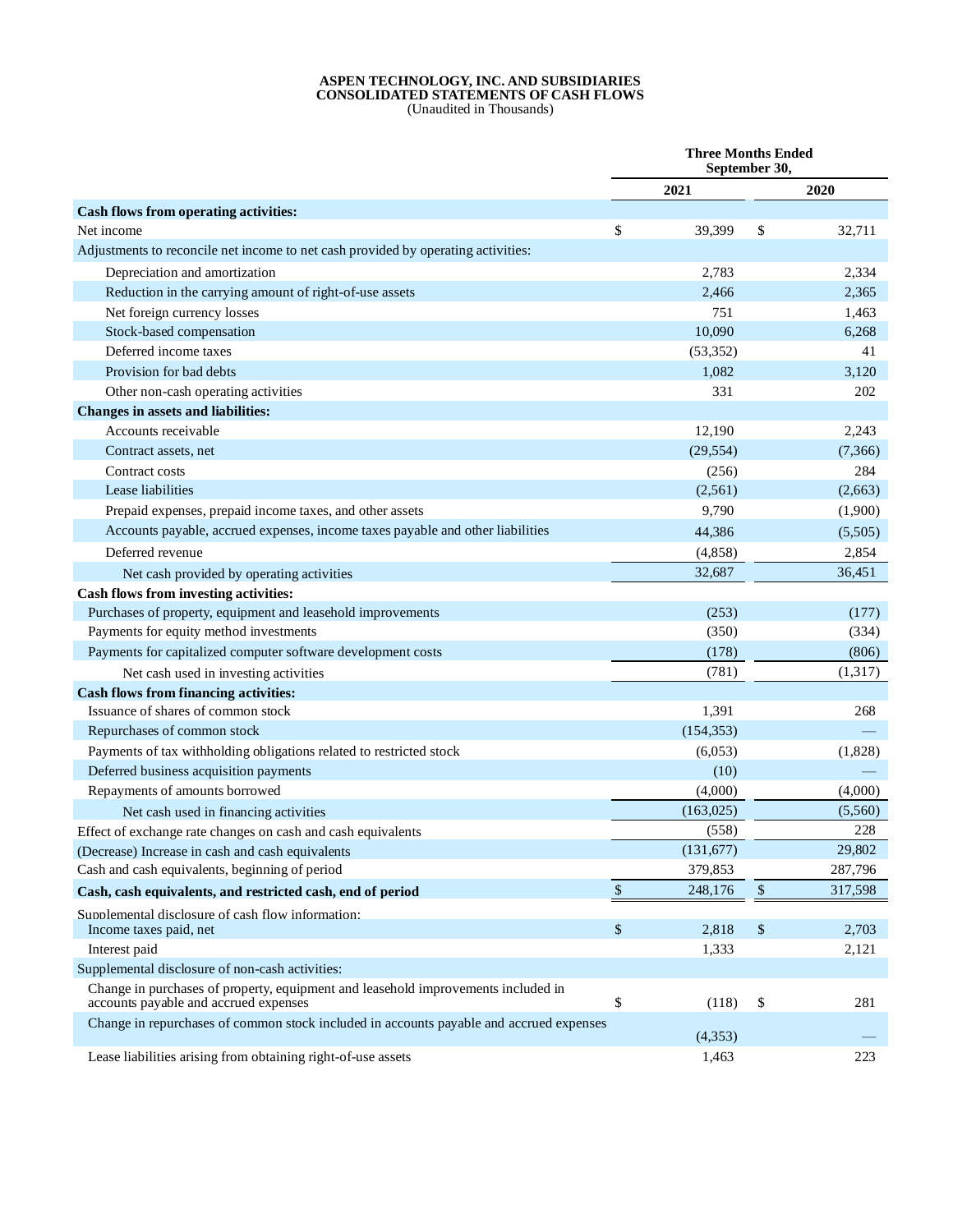|                                                                             | September 30,<br>2021  |         |  | September 30,<br>2020 |
|-----------------------------------------------------------------------------|------------------------|---------|--|-----------------------|
| Reconciliation to amounts within the unaudited consolidated balance sheets: | (Dollars in Thousands) |         |  |                       |
| Cash and cash equivalents                                                   |                        | 247,965 |  | 317,511               |
| Restricted cash included in other non-current assets                        |                        | 211     |  |                       |
| Cash, cash equivalents, and restricted cash, end of period                  |                        | 248,176 |  | 317,598               |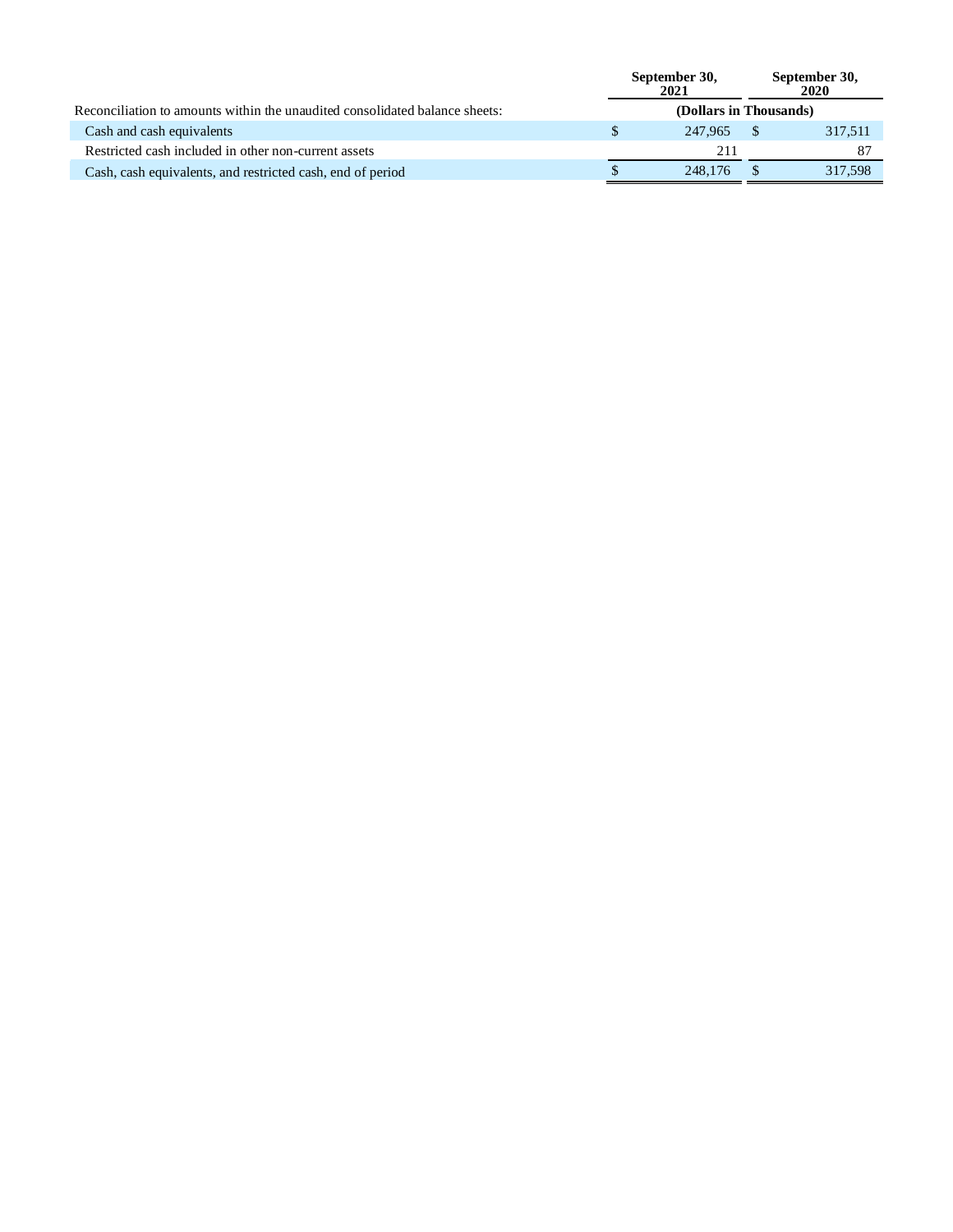#### **ASPEN TECHNOLOGY, INC. AND SUBSIDIARIES Reconciliation of GAAP to Non-GAAP Results of Operations and Cash Flows** (Unaudited in Thousands, Except per Share Data)

|                                                            | <b>Three Months Ended</b><br>September 30, |          |              |         |  |
|------------------------------------------------------------|--------------------------------------------|----------|--------------|---------|--|
|                                                            |                                            | 2021     |              | 2020    |  |
| <b>Total expenses</b>                                      |                                            |          |              |         |  |
| GAAP total expenses (a)                                    | \$                                         | 96,142   | \$           | 80,801  |  |
| Less:                                                      |                                            |          |              |         |  |
| Stock-based compensation (b)                               |                                            | (10,090) |              | (6,268) |  |
| Amortization of intangibles                                |                                            | (2,044)  |              | (1,745) |  |
| Acquisition related fees                                   |                                            | (3,356)  |              | (563)   |  |
|                                                            |                                            |          |              |         |  |
| Non-GAAP total expenses                                    | \$                                         | 80,652   | \$           | 72,225  |  |
|                                                            |                                            |          |              |         |  |
| <b>Income from operations</b>                              |                                            |          |              |         |  |
| GAAP income from operations                                | \$                                         | 39,878   | \$           | 34,170  |  |
| Plus:                                                      |                                            |          |              |         |  |
| Stock-based compensation (b)                               |                                            | 10,090   |              | 6,268   |  |
| Amortization of intangibles                                |                                            | 2,044    |              | 1,745   |  |
| Acquisition related fees                                   |                                            | 3,356    |              | 563     |  |
|                                                            |                                            |          |              |         |  |
| Non-GAAP income from operations                            | $\mathbb{S}$                               | 55,368   | $\$$         | 42,746  |  |
| Net income                                                 |                                            |          |              |         |  |
| GAAP net income                                            | \$                                         | 39,399   | \$           | 32,711  |  |
| Plus:                                                      |                                            |          |              |         |  |
| Stock-based compensation (b)                               |                                            | 10,090   |              | 6,268   |  |
| Amortization of intangibles                                |                                            | 2,044    |              | 1,745   |  |
| Acquisition related fees                                   |                                            | 3,356    |              | 563     |  |
| Less:                                                      |                                            |          |              |         |  |
| Income tax effect on Non-GAAP items (c)                    |                                            | (3,253)  |              | (1,801) |  |
|                                                            |                                            |          |              |         |  |
| Non-GAAP net income                                        | \$                                         | 51,636   | \$           | 39,486  |  |
|                                                            |                                            |          |              |         |  |
| Diluted income per share                                   |                                            |          |              |         |  |
| GAAP diluted income per share                              | \$                                         | 0.58     | \$           | 0.48    |  |
| Plus:                                                      |                                            |          |              |         |  |
| Stock-based compensation (b)                               |                                            | 0.15     |              | 0.09    |  |
| Amortization of intangibles                                |                                            | 0.04     |              | 0.03    |  |
| Acquisition related fees                                   |                                            | 0.05     |              | 0.01    |  |
| Less:                                                      |                                            |          |              |         |  |
| Income tax effect on Non-GAAP items (c)                    |                                            | (0.05)   |              | (0.03)  |  |
| Non-GAAP diluted income per share                          | $\mathbb{S}$                               | 0.77     | $\mathbb{S}$ | 0.58    |  |
|                                                            |                                            |          |              |         |  |
| Shares used in computing Non-GAAP diluted income per share |                                            | 67,412   |              | 68,299  |  |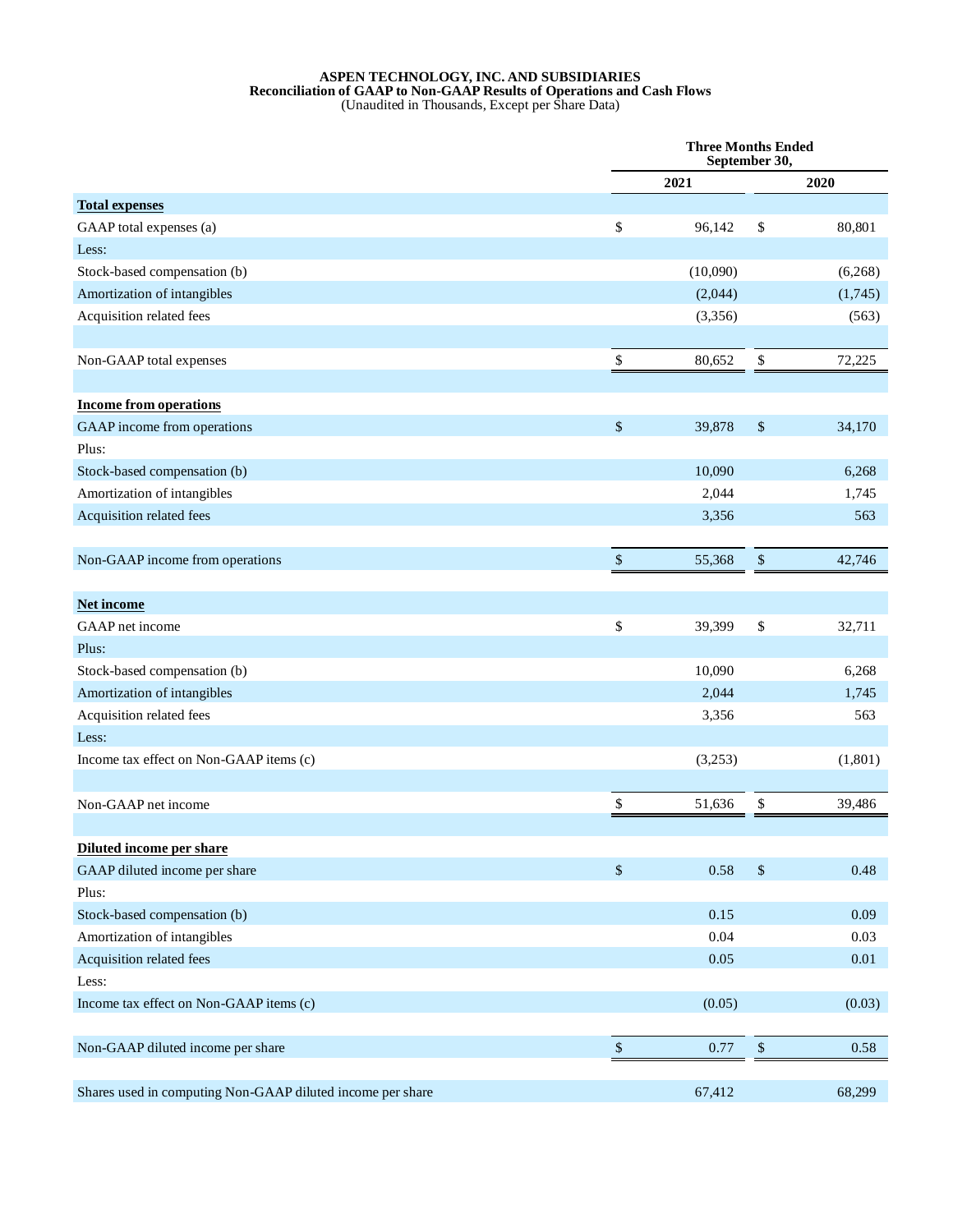|                                                              |      | <b>Three Months Ended</b><br>September 30, |   |        |  |
|--------------------------------------------------------------|------|--------------------------------------------|---|--------|--|
|                                                              | 2021 |                                            |   | 2020   |  |
| <b>Free Cash Flow</b>                                        |      |                                            |   |        |  |
| Net cash provided by operating activities (GAAP)             | \$   | 32.687                                     | S | 36,451 |  |
| Purchases of property, equipment and leasehold improvements  |      | (253)                                      |   | (177)  |  |
| Payments for capitalized computer software development costs |      | (178)                                      |   | (806)  |  |
| Acquisition related payments                                 |      | 777                                        |   | 291    |  |
| Free cash flow (non-GAAP)                                    |      | 33,033                                     |   | 35,759 |  |

(a) GAAP total expenses

|                            |   | <b>Three Months Ended</b><br>September 30, |  |        |  |  |
|----------------------------|---|--------------------------------------------|--|--------|--|--|
|                            |   | 2021                                       |  | 2020   |  |  |
| Total costs of revenue     | S | 14.883                                     |  | 15,466 |  |  |
| Total operating expenses   |   | 81,259                                     |  | 65,335 |  |  |
| <b>GAAP</b> total expenses |   | 96.142                                     |  | 80,801 |  |  |

(b) Stock-based compensation expense was as follows:

|                                |   | <b>Three Months Ended</b><br>September 30, |   |       |  |
|--------------------------------|---|--------------------------------------------|---|-------|--|
|                                |   | 2021                                       |   | 2020  |  |
| Cost of maintenance            | Φ | 205                                        | S | 316   |  |
| Cost of services and other     |   | 280                                        |   | 450   |  |
| Selling and marketing          |   | 1,863                                      |   | 1,244 |  |
| Research and development       |   | 1,998                                      |   | 1,722 |  |
| General and administrative     |   | 5,744                                      |   | 2,536 |  |
| Total stock-based compensation |   | 10,090                                     |   | 6,268 |  |

(c) The income tax effect on non-GAAP items for the three months ended September 30, 2021 and 2020, respectively, is calculated utilizing the Company's statutory tax rate of 21 percent.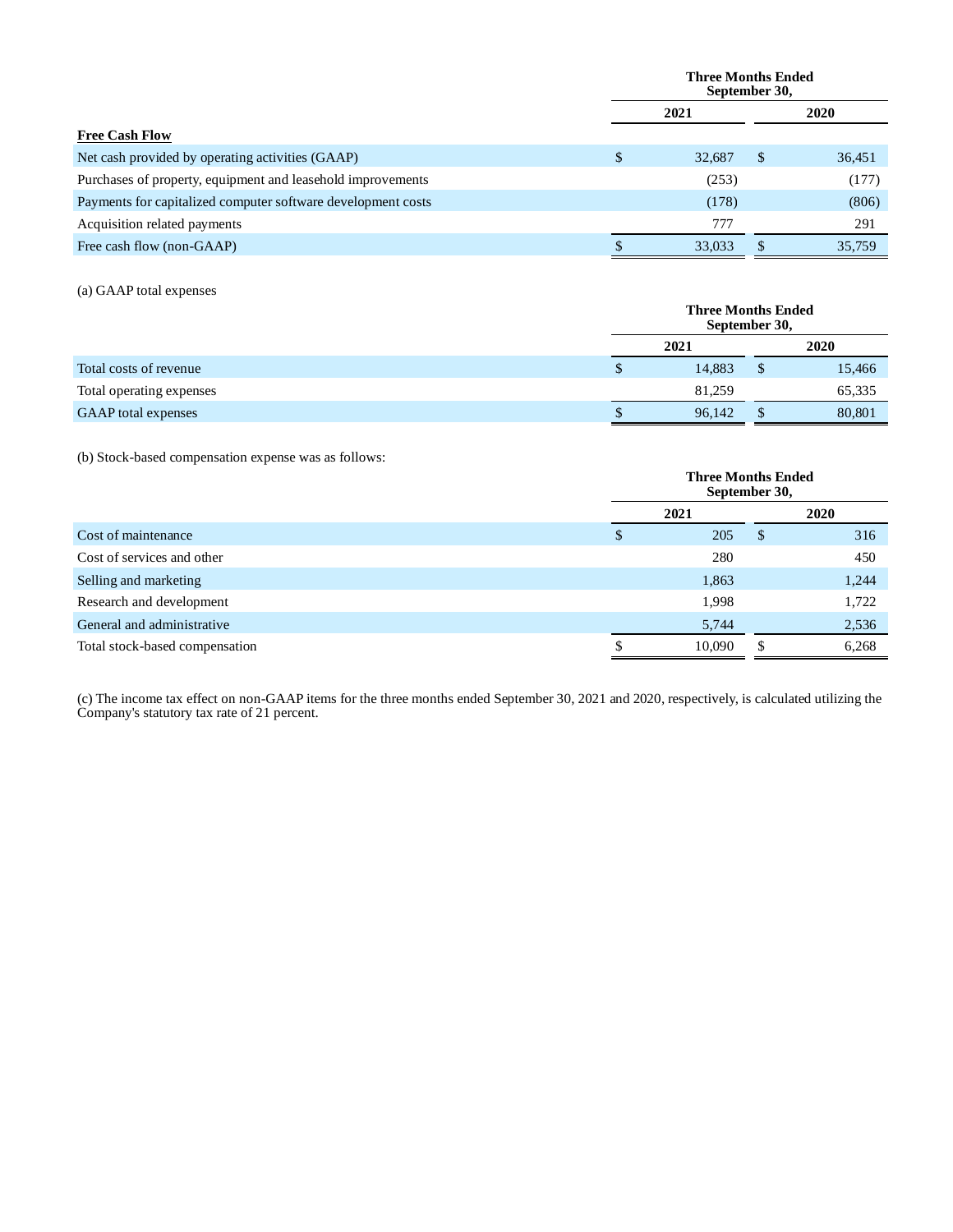#### **ASPEN TECHNOLOGY, INC. AND SUBSIDIARIES Reconciliation of Forward-Looking Guidance Range** (Unaudited in Thousands, Except per Share Data)

|                                                                         | Twelve Months Ended June 30, 2022 (a) |            |    |      |    |             |    |      |
|-------------------------------------------------------------------------|---------------------------------------|------------|----|------|----|-------------|----|------|
|                                                                         | Range                                 |            |    |      |    |             |    |      |
|                                                                         |                                       | Low        |    |      |    | <b>High</b> |    |      |
| <b>Guidance - Total expenses</b>                                        |                                       |            |    |      |    |             |    |      |
| GAAP - total expenses                                                   | \$                                    | 389,000    |    |      | \$ | 394,000     |    |      |
| Less:                                                                   |                                       |            |    |      |    |             |    |      |
| Stock-based compensation                                                |                                       | (36,000)   |    |      |    | (36,000)    |    |      |
| Amortization of intangibles                                             |                                       | (9,000)    |    |      |    | (9,000)     |    |      |
| Acquisition related fees                                                |                                       | (3,000)    |    |      |    | (3,000)     |    |      |
|                                                                         |                                       |            |    |      |    |             |    |      |
| Non-GAAP - total expenses                                               | \$                                    | 341,000    |    |      | \$ | 346,000     |    |      |
| <b>Guidance - Income from operations</b>                                |                                       |            |    |      |    |             |    |      |
| GAAP - income from operations                                           | \$                                    | 313,000    |    |      | \$ | 343,000     |    |      |
| Plus:                                                                   |                                       |            |    |      |    |             |    |      |
| Stock-based compensation                                                |                                       | 36,000     |    |      |    | 36,000      |    |      |
| Amortization of intangibles                                             |                                       | 9,000      |    |      |    | 9,000       |    |      |
| Acquisition related fees                                                |                                       | 3,000      |    |      |    | 3,000       |    |      |
|                                                                         |                                       |            |    |      |    |             |    |      |
| Non-GAAP - income from operations                                       | \$                                    | 361,000    |    |      | \$ | 391,000     |    |      |
|                                                                         |                                       |            |    |      |    |             |    |      |
| Guidance - Net income and diluted income per share                      |                                       |            |    |      |    |             |    |      |
| GAAP - net income and diluted income per share                          | \$                                    | 285,000 \$ |    | 4.19 | \$ | 311,000     | \$ | 4.57 |
| Plus:<br>Stock-based compensation                                       |                                       | 36,000     |    |      |    | 36,000      |    |      |
| Amortization of intangibles                                             |                                       | 9,000      |    |      |    | 9,000       |    |      |
| Acquisition related fees                                                |                                       | 3,000      |    |      |    | 3,000       |    |      |
| Less:                                                                   |                                       |            |    |      |    |             |    |      |
| Income tax effect on Non-GAAP items (a)                                 |                                       | (10,000)   |    |      |    | (10,000)    |    |      |
|                                                                         |                                       |            |    |      |    |             |    |      |
| Non-GAAP - net income and diluted income per share                      | \$                                    | 323,000    | \$ | 4.75 | \$ | 349,000     | \$ | 5.13 |
|                                                                         |                                       |            |    |      |    |             |    |      |
| Shares used in computing guidance for Non-GAAP diluted income per share |                                       | 68,000     |    |      |    | 68,000      |    |      |
|                                                                         |                                       |            |    |      |    |             |    |      |
| <b>Guidance - Free Cash Flow</b>                                        |                                       |            |    |      |    |             |    |      |
| GAAP - Net cash provided by operating activities                        | \$                                    | 278,000    |    |      | \$ | 288,000     |    |      |
| Less:                                                                   |                                       |            |    |      |    |             |    |      |
| Purchases of property, equipment and leasehold improvements             |                                       | (3,000)    |    |      |    | (3,000)     |    |      |
| Payments for capitalized computer software development costs            |                                       | (800)      |    |      |    | (800)       |    |      |
| Plus:                                                                   |                                       |            |    |      |    |             |    |      |
| Acquisition related payments                                            |                                       | 800        |    |      |    | 800         |    |      |
| Free cash flow expectation (non-GAAP)                                   | \$                                    | 275,000    |    |      | \$ | 285,000     |    |      |
|                                                                         |                                       |            |    |      |    |             |    |      |

(a) Rounded amount used, except per share data.